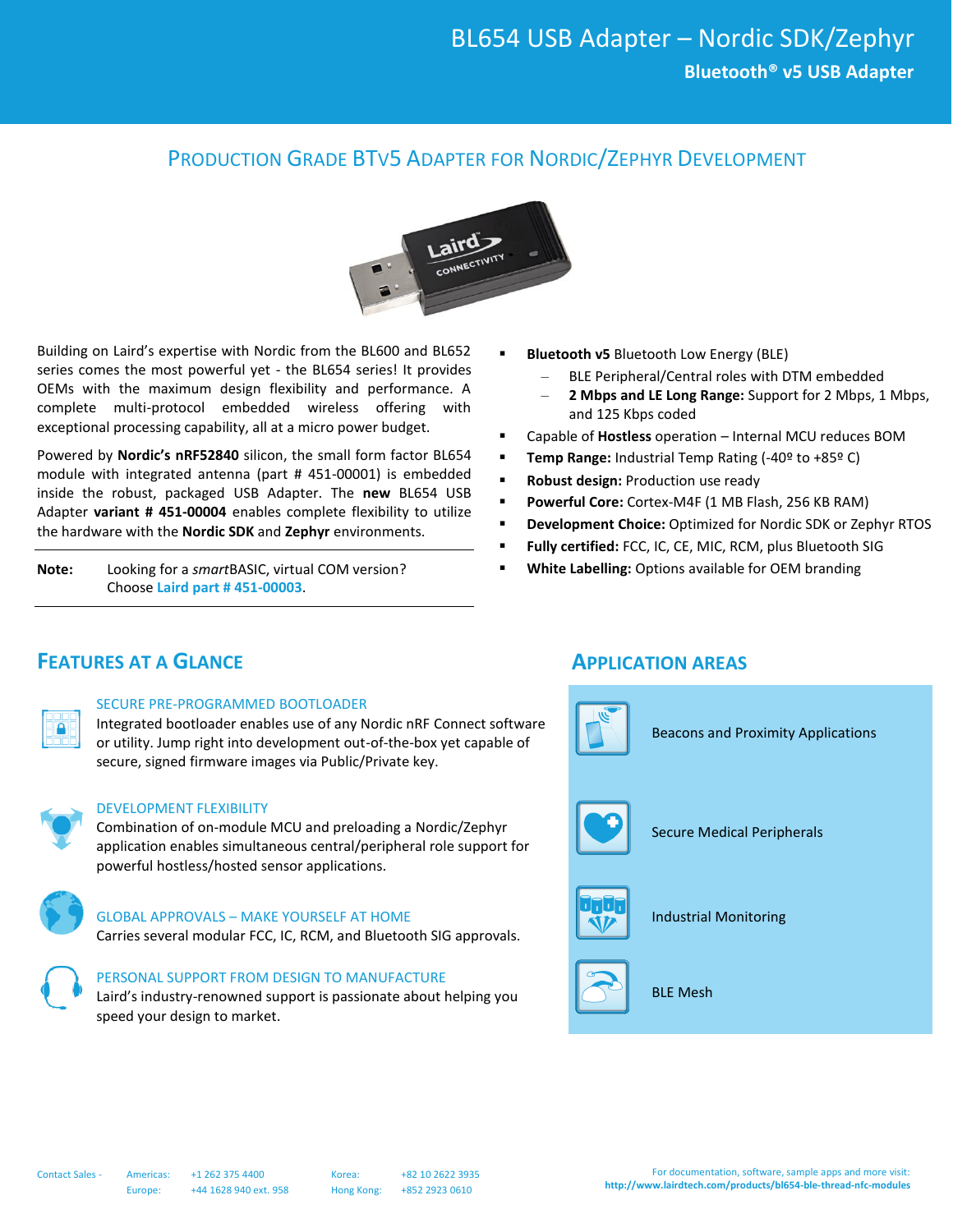## **KEY SPECIFICATIONS**

| <b>Category</b>                   | <b>Feature</b>              | <b>Specification</b>                                                                                                                                                                                                                                                                                                                                                  |  |
|-----------------------------------|-----------------------------|-----------------------------------------------------------------------------------------------------------------------------------------------------------------------------------------------------------------------------------------------------------------------------------------------------------------------------------------------------------------------|--|
| <b>Wireless Specification</b>     | Bluetooth <sup>®</sup>      | v5 - Single-Mode (Peripheral and Central Roles)                                                                                                                                                                                                                                                                                                                       |  |
|                                   | Frequency                   | 2.402 - 2.480 GHz                                                                                                                                                                                                                                                                                                                                                     |  |
|                                   | <b>Transmit Power</b>       | + 8 dBm (maximum). Configurable down to -40 dBm                                                                                                                                                                                                                                                                                                                       |  |
|                                   | <b>Receive Sensitivity</b>  | -95 dBm (typical @ BLE 1 Mbps)                                                                                                                                                                                                                                                                                                                                        |  |
|                                   |                             | -92 dBm (typical @ BLE 2 Mbps                                                                                                                                                                                                                                                                                                                                         |  |
|                                   |                             | -103 dBm (typical @ BLE 125 Kbps)                                                                                                                                                                                                                                                                                                                                     |  |
|                                   | Link Budget                 | 103 dB (@ BLE I Mbps), 111 db (@ BLE 125 Kbps)                                                                                                                                                                                                                                                                                                                        |  |
|                                   | <b>Antenna Options</b>      | PCB Trace antenna                                                                                                                                                                                                                                                                                                                                                     |  |
|                                   | Raw Data Rates (Air)        | 1 Mbps, 2 Mbps, 125 Kbps                                                                                                                                                                                                                                                                                                                                              |  |
| Host Interface and<br>Peripherals | Interface                   | <b>USB</b>                                                                                                                                                                                                                                                                                                                                                            |  |
|                                   | Other                       | Configurable LED                                                                                                                                                                                                                                                                                                                                                      |  |
| Key BLE Features                  | <b>Bluetooth Low Energy</b> | GATT client and GATT server -<br>$\blacksquare$<br>LE advertising extensions<br>Any Adopted/Custom Services<br>LE secure connections<br>Central/Peripheral roles<br>$\blacksquare$<br>Data packet length extensions<br>Anything from Nordic SDK<br>LE privacy v1.2<br><b>BLE</b> mesh<br>LE ping<br>٠<br><b>CODED PHY</b><br>Anything from Zephyr RTOS<br>2M PHY<br>٠ |  |
| Programmability                   | Nordic SDK                  | www.nordicsemi.com                                                                                                                                                                                                                                                                                                                                                    |  |
| Options                           | Zephyr RTOS                 | www.zephyrproject.org                                                                                                                                                                                                                                                                                                                                                 |  |
|                                   | Firmware Upgrade            | Via USB/Bootloader                                                                                                                                                                                                                                                                                                                                                    |  |
| Support                           | <b>Operating Systems</b>    | Windows 7 and 10<br>Mac OSX<br>Linux and Android                                                                                                                                                                                                                                                                                                                      |  |
| Power                             | Consumption - Current       | Max Peak Radio Current (@ +8 dBm TX) - TBC mA (DCDC at 3V)<br>Max Peak Radio Current (@ 0 dBm TX) - TBC mA (DCDC at 3V)                                                                                                                                                                                                                                               |  |
|                                   | Supply Voltage              | $5.0V +/- 10\%$                                                                                                                                                                                                                                                                                                                                                       |  |
|                                   |                             | Powered by standard USB port                                                                                                                                                                                                                                                                                                                                          |  |
| Physical                          | <b>Dimensions</b>           | 18.39 mm x 50.74 mm x 11 mm                                                                                                                                                                                                                                                                                                                                           |  |
| Environmental                     | <b>Temp Range</b>           | -40 $^{\circ}$ C to +85 $^{\circ}$ C                                                                                                                                                                                                                                                                                                                                  |  |
| Miscellaneous                     | Lead Free                   | Lead-free and RoHS compliant                                                                                                                                                                                                                                                                                                                                          |  |
| Development Tools                 | Utilities                   | Nordic nRFConnect Tools and Utilities                                                                                                                                                                                                                                                                                                                                 |  |
| Qualifications                    | Bluetooth <sup>®</sup>      | Complete Declaration ID                                                                                                                                                                                                                                                                                                                                               |  |
| Regulatory                        | Approvals                   | FCC/IC/RCM/CE/MIC                                                                                                                                                                                                                                                                                                                                                     |  |

### *For full specifications on BL654 module on which the BL654 USB Adapter – Nordic SDK is based, please see the BL654 datasheet.*

| Part#     | <b>Description</b>                                          |
|-----------|-------------------------------------------------------------|
| 451-00004 | BL654 (nRF52840) Bluetooth v5 Adapter - Nordic SDK / Zephyr |